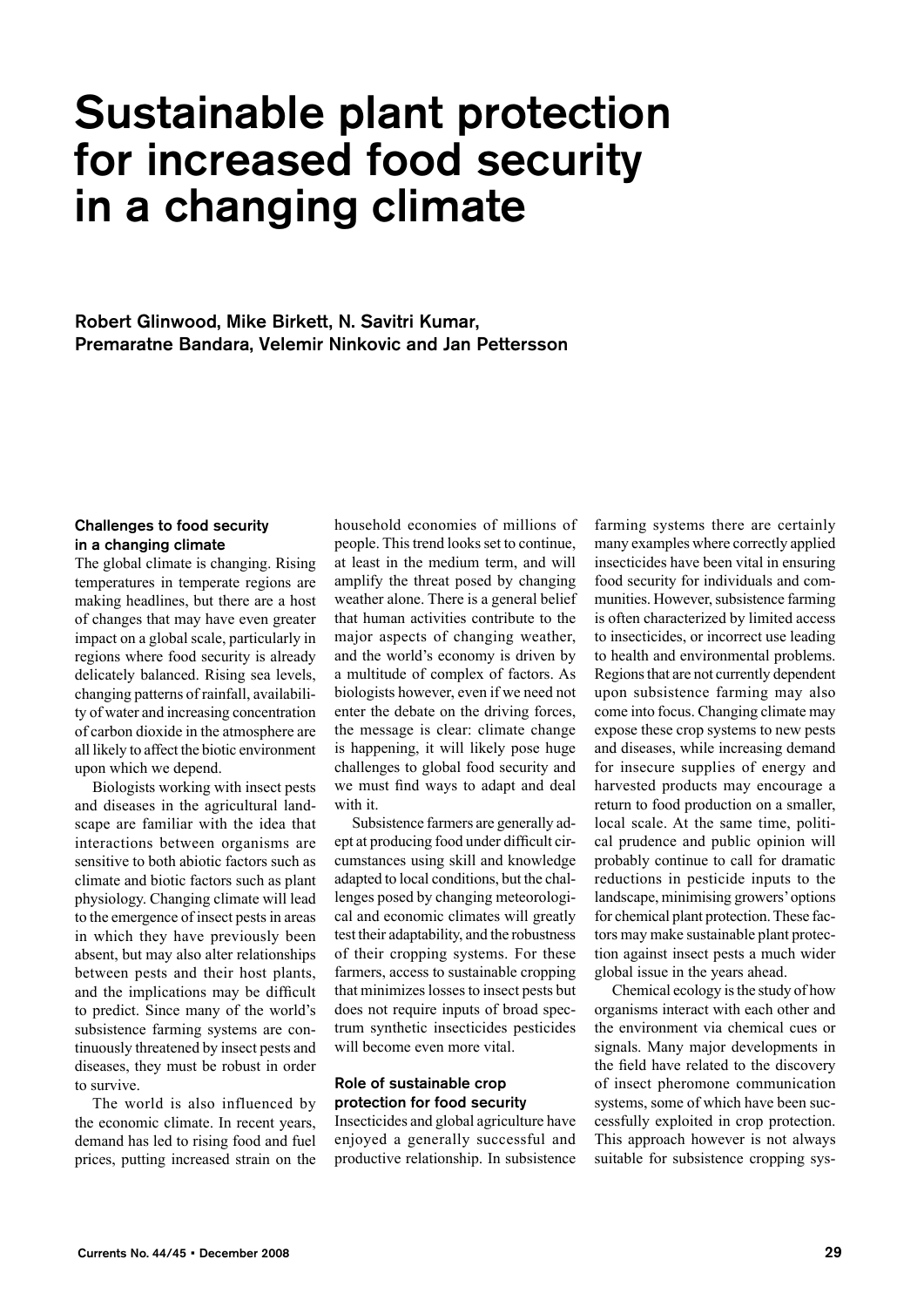tems. Chemical ecology is now focusing increasingly on the understanding of plant-insect and plant-plant interaction. Insects that are crop pests are generally herbivorous, and have developed sophisticated systems for finding and assessing suitable host plants and avoiding unsuitable ones. They achieve this to a great extent by the detection of plant chemicals. Predators and parasites of the pests may also be tuned into the same chemical signals, using them as a short cut to find their prey.

By unravelling the complex web of chemical communication, biologists can exploit these chemical interactions and manipulate the behaviour of pests and their natural enemies. Integrated pest management (IPM) traditionally employs a range of measures, sometimes including intervention with pesticides. However, the use of simple and cheap solutions based on suitable plant species is a far more suitable approach for protecting food security in small-scale subsistence production. Knowledge on plant-insect interactions and chemical ecology allows scientists to combine plant species in cropping systems

founded on increased plant genetic diversity. This can often provide more stable and thus sustainable suppression of pest insects.

In this article we highlight how this research-based approach can be implemented, focussing on subsistence farming systems in different parts of the world- production of maize and sorghum in east Africa and vegetable production in Sri Lanka. In the former system, insecticides are not an option for farmers, while in the latter they create problems for public health and the environment. Farmers in both systems live under challenging economic and environmental circumstances in which the threat posed by insect pests is high and food security is of prime concern. Both systems would benefit greatly from implementation of new sustainable approaches to plant protection against insect pests.

## Sustainable crop protection for food security in Africa

Lepidopterous stemborers are the most important pest for maize throughout Africa. The main method recom-

mended for control involved the use of insecticides. However, resource-poor, small-scale maize farmers in Eastern and Southern Africa are unable to afford their use, and, furthermore, they constitute a potential hazard to the local environment, and also to human and animal health. Thus, until the mid-1990s, there appeared to be no available option for farmers to control such pests, with year upon year substantial losses in yield upon harvest. At this stage, scientists at the International Centre for Insect Physiology and Ecology (*icepe*) in Kenya, in collaboration with the Chemical Ecology Group at Rothamsted, embarked upon a programme of research aimed at exploiting local Kenyan biodiversity in the search for naturally attractive and repellent plants that could be deployed, as a 'push-pull' system, alongside maize crops, for stemborer control.

This system, also known as the 'stimulo-deterrent diversionary strategy (SDDS)', was devised in the early 1990s as a means for deploying volatile semiochemicals in a sustainable manner for insect pest control. Here, insects are pushed away from the crop to be



Tea cultivation in the Sri Lankan upcountry, showing plots where tea workers grow vegetables.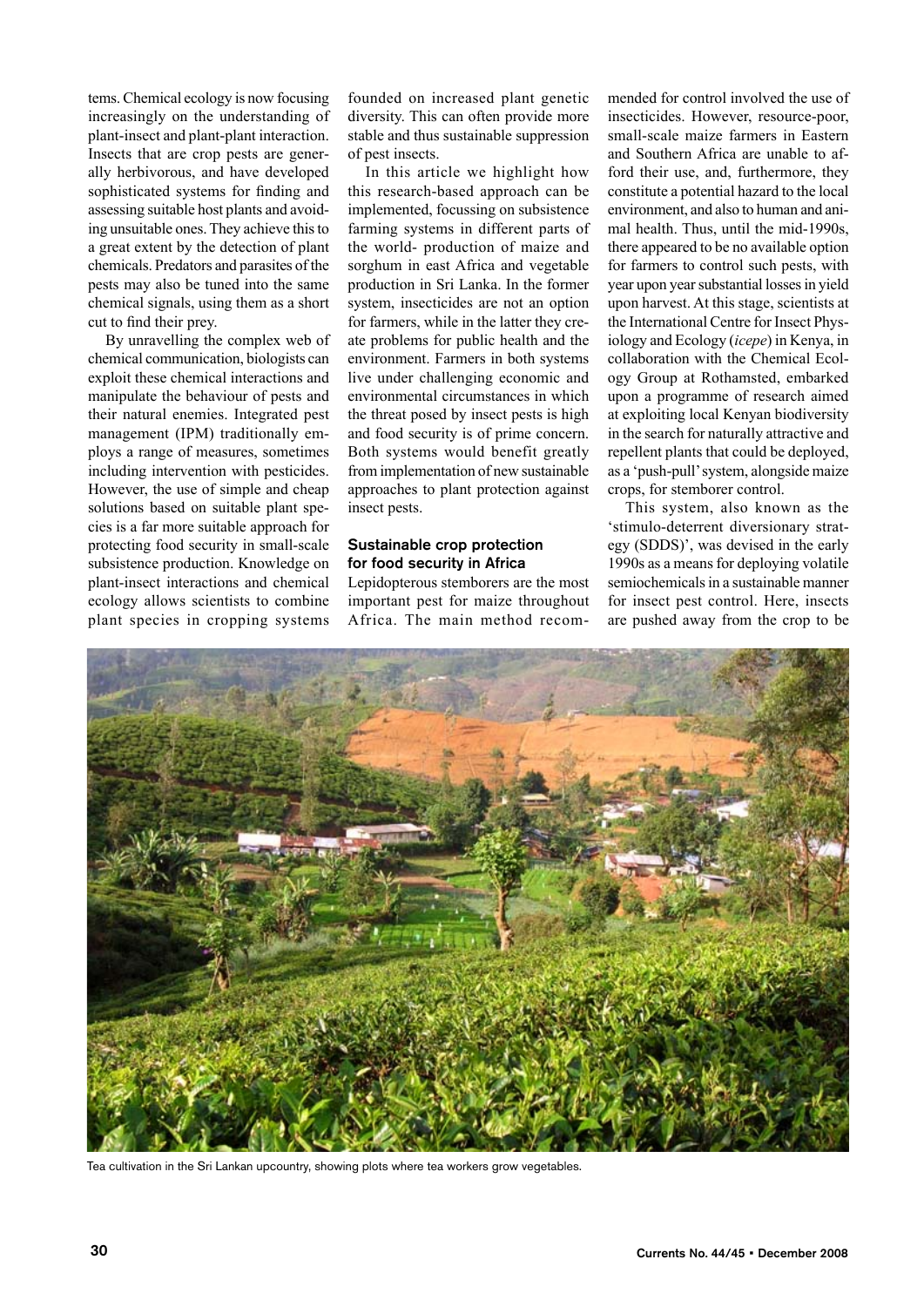protected by repellent intercrops, and are simultaneously lured to attractive trap crops. For the stemborer problem, studies were initially aimed at surveying wild plant species as potential hosts. In replicated small-plot experiments, Napier and Sudan grasses had high levels of oviposition, whereas molasses grass had hardly any infestation. Legumes are not attacked by stemborers, and it was shown that silverleaf and greenleaf were repellent. When using either Napier or Sudan grass as a perimeter trap crop surrounding maize, higher numbers of moths were found on the trap crops. When using molasses grass between rows of maize, the number of stem-borers was significantly reduced. Furthermore, an additional bonus was the enhanced attraction of stemborer parasitoids when molasses grass was used. When either intercrop was used in conjunction with the trap crop, the largest reduction in stemborer numbers on maize was observed.

The next stage was to provide the underpinning science for the trap crop and intercrop effects. Using gas chromatography coupled to insect electroantennography (GC-EAG), the key olfactory cues used by stemborers in host location were located by analyzing the volatiles collected from maize and Napier grass, identified using coupled GC-mass spectrometry (GC-MS). These included octanal, nonanal, naphthalene, 4-allylanisole, eugenol and linalool. The key cues used in avoidance of molasses grass and silverleaf were also identified, and included ocimene, terpinolene, caryophyllene, humulene and 4,8-dimethyl-1,3,7-nonatriene, for molasses grass, and Ocimene, nonatriene and other sesquiterpenes for silverleaf. The identification of these compounds was an important measure in case of possible future breakdown in the 'push-pull' system, whereby the identified semiochemicals could be used as quality control markers.

Back in the field, wider studies on the 'push-pull' system of maize, trap crop and intercrop showed increased yields in maize, compared to control plots of maize, maize  $+$  trap crop, and maize + intercrop. The benefit of increased yields in maize was demonstrated by subsistence farmers working in conjunction with *icipe* scientists, and the 'push-pull' system was eagerly taken up by farmers. Benefits of the system, in addition to increased food security, are income generation by sale of maize, cattle fodder and silverleaf seed, and increased livestock milk and meat production. Further benefits include improved soil conservation and fertility, and enhancing biodiversity. In a social context, the improvement in the agronomic situation protects fragile environments through reducing pressure for human migration, and improved quality of life for youth groups in rural areas, reducing migration to urban areas. Thus, increased food security along with a range of tangible economic and social benefits for subsistence farmers quickly arose from providing an agricultural solution, based on scientific understanding of plant-insect interaction and its underlying mechanisms.

#### Sustainable crop protection to reduce pesticide dependence in Sri Lanka

Sri Lanka's major export crop, tea occupies 165,000 ha or 2.5 % of its area, provides employment to over 300,000 workers and earns 15% of its export income. Vegetable farming provides an avenue for tea workers of the upcountry to supplement their meagre income by either farming their own small plots or obtaining casual employment in larger vegetable farms established in valleys in tea areas. Contamination of tea by seepage of pesticides used in the vegetable plots and farms in tea areas was perceived as a risk to the 'clean' (low pesticide) nature of Sri Lankan tea and any such evidence would threaten continued vegetable farming in tea lands with consequent effects on worker income. A study supported by Sida-VR was carried out on pesticide usage among vegetable farmers in tea lands, and pesticide residue levels in tea lands were studied in order to assess the threat to workers' health and to tea cultivation.

In a survey of 127 vegetable farmers in upcountry tea lands growing mainly carrot, leek, beans, beet and cabbage, over 97% of whose plots were within 500 metres of tea lands or streams providing water to dwellers in the neighbourhood, it was found that 98% used insecticides, 88% fungicides and 15% herbicides in their plots. Among the insecticides, organophosphates, mainly chlorpyrifos and to a lesser extent dimethoate, profenofos, diazinon and phenthoate were popular with the farmers. Cyromazine, a triaminotriazine and permethrin, a pyrethroid, were also used by a few farmers. Most of the farmers were found to disregard guidelines given on the label of the pesticide. Irrespective of the pest and the type of insecticide or fungicide used, more than half the farmers maintained a pesticideapplication interval of 7-8 days while a third used intervals of 14-15 days. When preparing spray mixtures, the number of cups of pesticide per sprayer-tank of water remained the same irrespective of the type of pesticide and the sizes of cups and sprayer tanks. During rainy seasons, farmers would apply pesticide mixtures of higher concentration with increased frequency. When preparing spray mixtures, the number of cups of pesticide per sprayer-tank of water remained the same irrespective of the type of pesticide and the sizes of cups and sprayer tanks. During rainy seasons, farmers would apply pesticide mixtures of higher concentration with increased frequency.

During the application of pesticides, the majority of farmers wore regular clothing without protective wear such as gloves, mask, shoes and hats. The choice of pesticides was based on recommendations from fellow farmers and to a lesser extent from salesmen and local stockists of pesticides. Some based their decision on experience from previous work. Only two farmers were influenced by television advertisements while none mentioned radio or newspaper as a source of information. All farmers expected a reduction in yield if pesticides were not used with estimates of loss ranging from 90-100% (8 farmers), 75-85% (29), 50-70% (53) and 20-40% (34).

A study was also undertaken on the effects of pesticide use in large scale vegetable fields on neighbouring tea fields and their environment. It was found that residue levels of pesticides in made tea from fields 1.5-3 metres away from vegetable plots was not at present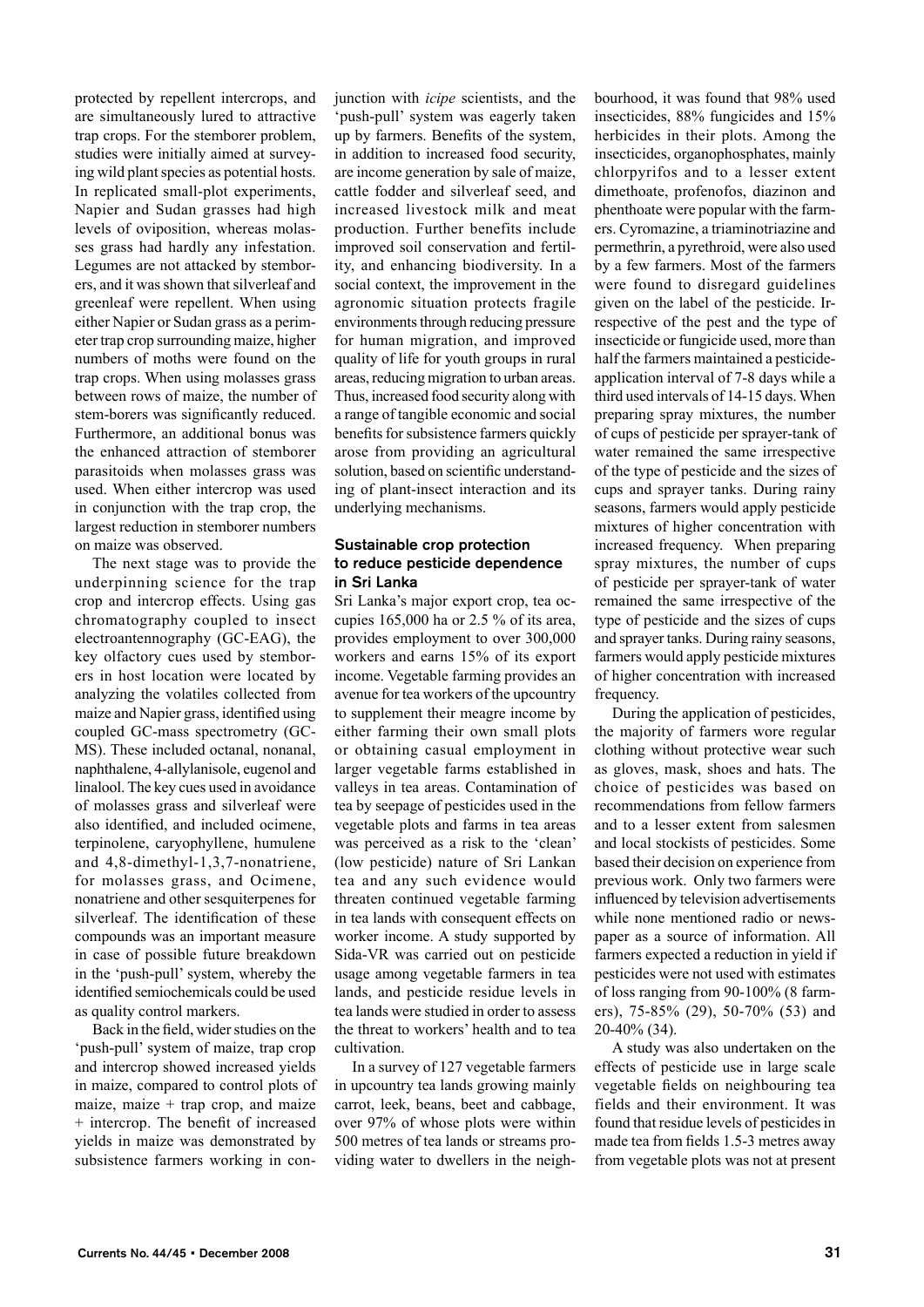a threat to the tea industry and that the persistence of these pesticides on tea flush was for periods expected for them on plant surfaces. Pesticide residues in soils were also in agreement with the behaviour expected for the sandy loam soils where tea grows.

Residue levels in the leaves of a typical vegetable, cabbage nine days after spraying were about 10% higher than their specified limits. Our work suggests that pesticides were being applied at high doses and that the guidelines regarding pre-harvest intervals were not being followed. Residues in water of Chlorpyrifos-ethyl (up to 0.006 ppm) and diazinon (up to 1 ppb) were found to be above the EU specified limits for these pesticides in drinking water (0.1 ppb), suggesting that the use of chlorpyrifos-ethyl and diazinon in vegetable cultivation posed a threat to health and the environment as many households in the region relied on the stream water for their daily needs.

Thus it was clear that the environment and the health of the inhabitants could benefit from alternative approaches to insect pest management. In a Sida-VR funded collaboration between the Horticultural Crop Research and Development Institute (HORDI), University of Peradeniya and SLU Uppsala, we showed that it was possible to protect crops against a major insect pest by exploiting chemical interactions in intercropping. In a strategy designed to reduce losses of beans (*Phaseolus vulgaris*) due to the stem mining bean fly (*Ophiomyia phaseoli*), we grew leeks within bean plots. In laboratory experiments with a range of possible intercrops, leek odour was found to repel flies and prevent fly orientation to the odour of the bean host plant. Mixed cropping of beans with leek in alternate rows significantly reduced adult bean fly settling and emergence, and losses of bean plants compared with a mono crop.

When grown with leek, bean yield per row was significantly higher than that of mono cropped beans, reflecting the protective effect of leeks. An economic analysis of the potential benefits of the bean-leek system showed that, although the income from the sale of beans alone was reduced in mixed

cropping plots, the overall income was almost four to five times greater than from mono cropping, due to the higher yield of leeks. Although the results suggest that it may be economically advantageous for the farmer to grow leeks as a mono crop rather than the mixed crop, demand for leeks is limited as they are considered a high value niche product. Thus the intercropping system would allow the farmer to gain an extra profit from this crop while simultaneously allowing more secure production of beans, an important component of the diet. The combination of plants is therefore economically viable as both crops give good monetary returns to the user, fulfilling an important requirement for the success of this kind of approach. Importantly, protecting beans in this way may reduce the farmers' reliance on insecticides, which will be beneficial not only for the environment but also for their health and economy.

Although more research would be needed before this system could be implemented in practice, it demonstrates the possibility of achieving sustainable pest management in environments in which a reliance on insecticides has developed. However, a key element would be to persuade farmers to test and adopt this new approach. Only if this can be achieved will there be a realistic prospect of breaking this dependence.

#### Success with farmer adoption of sustainable strategies in Africa

A major factor in the adoption of the push-pull technology in Eastern and Southern Africa was ensuring that farmers have access to knowledge of the biology and ecology of stemborers, in particular their identification, and the existence of alternative plants/grasses on which stemborers feed. This includes the organization of so-called 'farmers days", where farmers are invited to attend and observe model farms where the 'push-pull' system is in place, and description of the system through radio programmes. Such information is pivotal in the development and introduction of sustainable pest management strategies, and is not only applicable in Africa, but also for other resource-poor parts of the world where similar systems have the potential to be adopted. In Africa, the system has been widely taken up by subsistence farmers, not only in Kenya, but now also in Tanzania, Uganda, Ethiopia and Malawi, with over 1000 farms thought to have adopted the technology. This is a truly remarkable story, given that research into developing the system only began in the mid-1990s.

#### New roles for allelopathy in sustainable crop protection

In his classic definition, Elroy Rice described allelopathy as 'the positive or negative effect of one plant on another through chemicals that escape into the environment'. His inclusion of the term 'positive' reflects Rice's view that allelopathy could be a key resource in the development of sustainable agriculture. Allelopathy research has often focused on the negative developmental and agronomic effects of chemical transfer between plants, but recently there has been a revival of interest in allelopathy as an ecological phenomenon. This has led to opportunities for sustainable crop protection based on new discoveries on how plants interact with each other via chemical signals.

During the successful development of the 'push-pull' system for stemborer control in Africa, an unexpected discovery was encountered which has had major implications for the control of witchweed, the notorious parasitic plant pest that affects maize crops. When investigating the impact of silverleaf as an intercrop for repelling stemborers, it was discovered that there was also almost complete reduction in witchweed appearance. Subsequent collaborative studies between *icipe* and Rothamsted defined the impact of silverleaf as allelopathic, with a number of isoflavonones identified from root exudates. Current studies at Rothamsted are investigating the active principle from silverleaf that is involved in suppression of witchweed development. Thus, the 'push-pull' system has been shown to provide a low-input approach for controlling both notorious insect and weed pests of maize, with a key role for understanding of allelopathic interactions

At SLU in Uppsala, we are studying how plant chemical signalling between undamaged plants affects not only the receiving plant, but also the insect pests